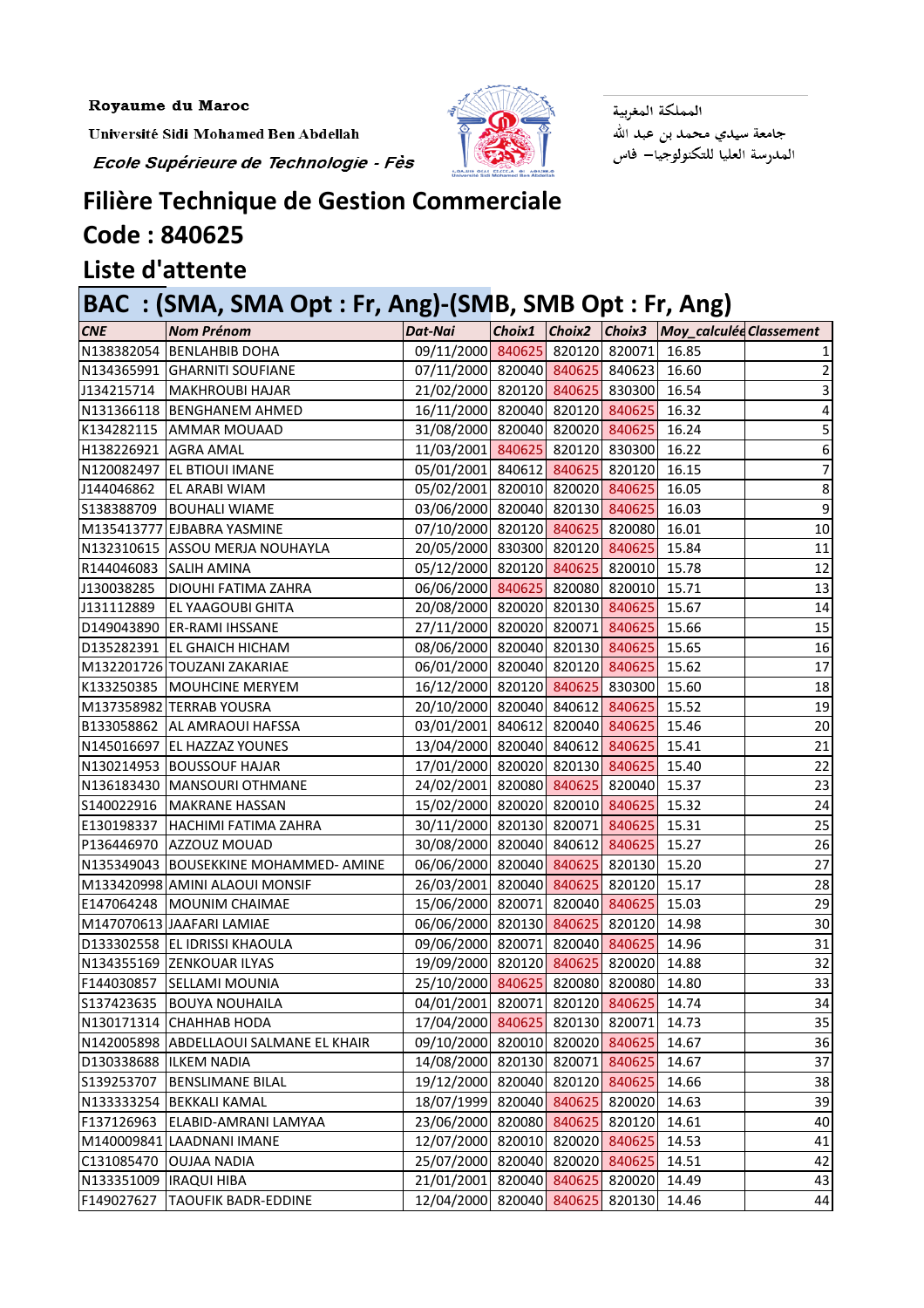|                         | R130184071 ELAAMRI IMANE              | 22/10/2000 840625 820120 830011 14.39 |  |        |       | 45     |
|-------------------------|---------------------------------------|---------------------------------------|--|--------|-------|--------|
|                         | K136314924 SADA FATIMA EZZAHRA        | 04/03/2000 830011 820130 840625 14.38 |  |        |       | 46     |
|                         | S130013132   EL AOIDE IMANE           | 20/02/2001 820120 840625 820080 14.37 |  |        |       | 47     |
|                         | N131306906 EL WARDI AHMED             | 22/11/2000 820040 840612 840625       |  |        | 14.35 | 48     |
|                         | R130042774 HACHLAF WAFAE              | 06/10/2000 820040 840612 840625 14.28 |  |        |       | 49     |
|                         | M135428545 MKHIDA HAJAR               | 02/03/2001 840625 830300 820120 14.27 |  |        |       | 50     |
|                         | M135322436 ZINE CHAIMAE               | 21/02/2000 820120 840625 820040 14.25 |  |        |       | 51     |
|                         | R131269731 KADDIOUI REDA              | 19/08/2000 820020 840625 820120       |  |        | 14.20 | 52     |
|                         | F137259058 MOUHSSINE AYOUB            | 09/12/2000 820120 820080 840625       |  |        | 14.20 | 53     |
|                         | M138535425 HAMANI WISSAL              | 10/06/2000 820130 840625 820020 14.14 |  |        |       | 54     |
|                         | N138293575 TAYEK FATIMA ZAHRA         | 03/12/2001 820040 820020 840625 14.12 |  |        |       | 55     |
|                         | N130378494 ZNITAR MOHAMMED            | 27/09/2000 820040 840623 840625 14.09 |  |        |       | 56     |
| R138658762 RAKI AHLAM   |                                       | 09/10/2000 820130 820120 840625       |  |        | 14.06 | 57     |
|                         | K132188721 FAIAZID SOUHAILA           | 12/07/2000 820020 840612 840625 14.05 |  |        |       | 58     |
|                         | K133291723 ABDELBAKI HAJAR            | 08/05/2000 840612 820040 840625 14.05 |  |        |       | 59     |
|                         | H130335685 SOUILAH IBRAHIME           | 08/06/2000 840625 820020 820040 14.03 |  |        |       | 60     |
|                         | D146033354 RAHMOUN HAYAT              | 23/08/2000 820040 820020 840625 13.94 |  |        |       | 61     |
|                         | M134466707 ES-SAOUDI FADOUA           | 15/09/2000 840625 820080 820130 13.87 |  |        |       | 62     |
|                         | N134179272 OUAZZANI TOUHAMI TOURIA    | 28/02/2001 840625 830300 820120 13.81 |  |        |       | 63     |
|                         | S137055713   EN-NAJJARY MOHAMED AMINE | 06/11/2000 820020 820071 840625 13.81 |  |        |       | 64     |
|                         | N132382019 OUSALHI REDA               | 24/10/2000 820040 840612 840625 13.76 |  |        |       | 65     |
| S130013163              | <b>SLIMANI NASMA</b>                  | 21/02/2001 820120 840625 820080 13.74 |  |        |       | 66     |
|                         | N139292348 GHAZLANE TAHA              | 19/01/2001 820040 820130 840625       |  |        | 13.65 | 67     |
|                         | S135381264 BOUHACHLAF MAHA            | 15/05/1999 840625 820040 840623       |  |        | 13.63 | 68     |
|                         | M133214183 MOUMNI RIM                 | 20/11/1999 820071 820020 840625       |  |        | 13.59 | 69     |
|                         | N136298430 BEN FARES MERYEM           | 21/01/2001 820040 820130 840625 13.58 |  |        |       | $70\,$ |
| F134271648              | KHATTABI AMAL                         | 09/08/2000 840625 820120 830011       |  |        | 13.57 | $71\,$ |
| S137255144              | <b>CHIKER LARABI AYA</b>              | 19/02/2000 820071 840625 820120       |  |        | 13.57 | 72     |
| S139343671              | MAQROUT SAAD                          | 23/10/2000 820040 840625 820020       |  |        | 13.55 | 73     |
|                         | D135743250 LAHMOUM FATIMA             | 29/03/2000 820120 840625 820040 13.52 |  |        |       | 74     |
| J148002314              | <b>HADDOU AMAR MOUAD</b>              | 29/08/2000 820130 820020 840625 13.48 |  |        |       | 75     |
| J133417501              | <b>CHERKAOUI SAFAE</b>                | 19/06/2000 820040 820130 840625 13.42 |  |        |       | 76     |
|                         | N137179646 LAKHAL IBTISSAM            | 14/09/2000 820040 820120 840625       |  |        | 13.40 | 77     |
|                         | M130082953 IZI AHMED EL HABIB         | 16/12/2000 820040 820120 840625       |  |        | 13.39 | 78     |
|                         | N138182866 AMHAMDI AMAL               | 20/02/2000 820071 820010 840625       |  |        | 13.24 | 79     |
| S133045342              | <b>BENALI OMAYMA</b>                  | 04/11/2000 820040 840612 840625       |  |        | 13.22 | 80     |
| K130021579              | <b>HLIMI HIBA</b>                     | 11/08/2000 820020 840612 840625       |  |        | 13.21 | 81     |
|                         | M131329953 GHANNAM NISRINE            | 07/02/2000 820130 820040 840625       |  |        | 13.13 | 82     |
|                         | M133354982 EL ABDI MAJDA              | 02/06/2000 840625 830300 840623       |  |        | 13.05 | 83     |
| F139205810              | <b>AIT BOUMLIK RADIA</b>              | 12/03/2001 840623 820040 840625       |  |        | 13.05 | 84     |
| H138234968              | <b>AZZAOUI KHADIJA</b>                | 01/03/2001 820040 820020 840625       |  |        | 13.03 | 85     |
|                         | N136287597 AARAB SAFAE                | 23/09/1999 820120 830300 840625       |  |        | 12.97 | 86     |
| E146066992              | <b>OUCHANE HAJAR</b>                  | 03/10/2000 840625 820040 840612       |  |        | 12.96 | 87     |
| G139498764              | <b>TAHIR WIAM</b>                     | 16/04/2000 820080 840625 820130       |  |        | 12.94 | 88     |
| N146070475              | KHARBACHE NAWAR                       | 21/09/2000 840612 840625 830300       |  |        | 12.91 | 89     |
|                         | G130444154 HASNI MOUNCIF              | 25/12/2000 820040 840612 840625       |  |        | 12.91 | 90     |
|                         | M148010559 KOUIS MERIEM               | 10/11/2000 820130 830300 840625       |  |        | 12.91 | 91     |
|                         | R146046051 ZAKARIA BASMA              | 29/11/2000 820040 820020 840625       |  |        | 12.81 | 92     |
| M132323701 HILALI HAJAR |                                       | 19/04/2000 820040 840625 830300       |  |        | 12.78 | 93     |
| S139303554              | <b>BOUJAMA REDA</b>                   | 20/08/2000 840625 820020 830300       |  |        | 12.76 | 94     |
| N144006957              | <b>MAKIK IMANE</b>                    | 05/09/2000 820020 820040 840625       |  |        | 12.73 | 95     |
| H142023946              | <b>BOUZID IMAN</b>                    | 26/01/2000 820071 820080 840625       |  |        | 12.71 | 96     |
| S136078318              | <b>BOUAMLAT ZAKARIA</b>               | 16/01/2001 820040 840612 840625       |  |        | 12.70 | 97     |
| J110020448              | <b>EL OUARITE HAJAR</b>               | 03/04/2001 830300 840625 820120       |  |        | 12.65 | 98     |
| N139317396              | <b>QASSEMI FATIMA-ZAHRA</b>           | 12/02/2000 820020 820040 840625       |  |        | 12.65 | 99     |
| N137351271              | <b>KARRA GHIZLANE</b>                 | 15/12/2000 820040 820120 840625       |  |        | 12.65 | 100    |
| J136323318              | <b>AGOURRAM YASSINE</b>               | 05/12/2000 820120 840625              |  | 820040 | 12.54 | 101    |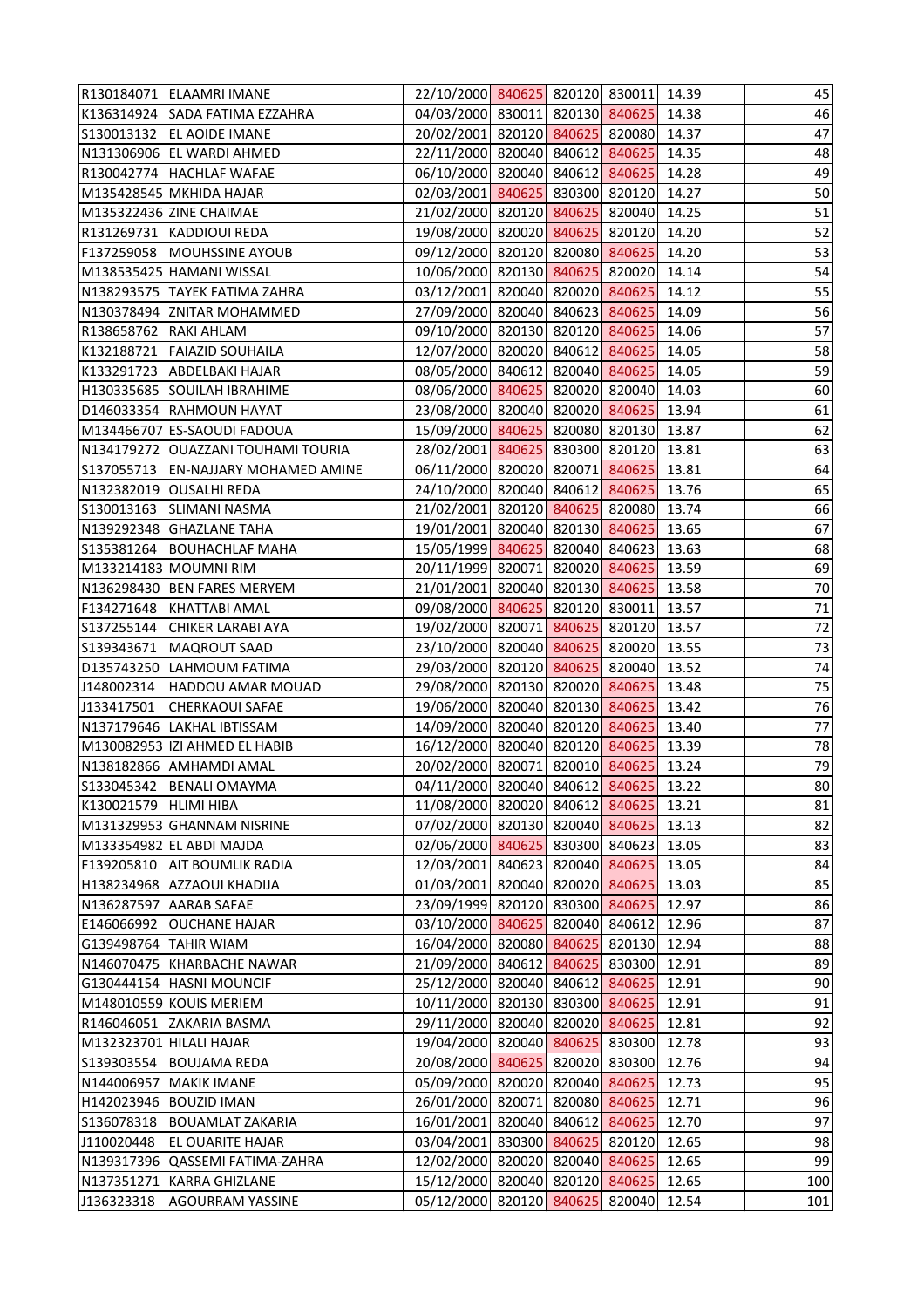|                        | M135382206 CHAKIR FIRDAOUS         | 22/06/2000 840625 820040 820130 12.53 |  |        |       | 102 |
|------------------------|------------------------------------|---------------------------------------|--|--------|-------|-----|
|                        | N133317713 CHQOUBI GHIZLANE        | 21/11/2000 820020 820130 840625 12.50 |  |        |       | 103 |
| R134377785 SALIH SAFIA |                                    | 16/03/2001 820120 840625 820080       |  |        | 12.49 | 104 |
|                        | R136503304 KARROUM AYOUB           | 30/06/2000 820071 820020 840625       |  |        | 12.49 | 105 |
|                        | M132420978 EL HAMDAOUI MANAL       | 29/08/2000 820020 820130 840625       |  |        | 12.45 | 106 |
|                        | F148003820 ELOMARI OUMAIMA         | 25/07/2000 820020 820040 840625       |  |        | 12.43 | 107 |
|                        | R135915479 MARIRH AMAL             | 27/11/2000 830300 820020 840625 12.41 |  |        |       | 108 |
|                        | M147049417 EL BELGHITI YASMINE     | 24/03/2000 840625 830300 820120       |  |        | 12.38 | 109 |
|                        | F148051337 EL ASRI AHLAM           | 11/10/2000 820040 820120 840625       |  |        | 12.38 | 110 |
|                        | N137189484 MESKINE AMINE           | 07/11/1999 820040 840612 840625 12.38 |  |        |       | 111 |
|                        | R139207779 ARHOUY ZINEB            | 24/06/2000 840625 820120 820040 12.37 |  |        |       | 112 |
|                        | N130317445 ELHANAFI GHIZLANE       | 01/03/2000 820040 820020 840625 12.34 |  |        |       | 113 |
|                        | M137528513 NOUHAILA JLOUK          | 09/02/2001 820020 840625 830011       |  |        | 12.32 | 114 |
| J136449341             | <b>AJAMMAL YASMINE</b>             | 15/04/2001 820120 840625 830300       |  |        | 12.25 | 115 |
| R135671019 SADIQ RAJAE |                                    | 14/03/2001 820080 840625 820020 12.24 |  |        |       | 116 |
| J146030804             | MAAZAOUI IMANE                     | 24/05/2000 820040 820020 840625 12.20 |  |        |       | 117 |
|                        | R143040288 IDYAHIA ASSIA           | 05/07/1999 820120 840625 820080 12.18 |  |        |       | 118 |
|                        | G132560737 SABER IDRISSI SOUHAIB   | 04/06/1999 840625 820020 820080       |  |        | 12.17 | 119 |
|                        | N138305104 LECHHAB HIND            | 13/03/2001 820040 840625 820080 12.17 |  |        |       | 120 |
|                        | N138300185 ELMESRAR KAOUTAR        | 24/11/2000 840625 820120 820020 12.09 |  |        |       | 121 |
| J137083726             | <b>ANAANAA ICHRAQ</b>              | 11/07/2001 820120 840625 820040 12.09 |  |        |       | 122 |
| N136253605 KANZ RIME   |                                    | 13/07/2000 840625 820130 840612 12.07 |  |        |       | 123 |
|                        | M136267360 BAHERDA SOUFIANE        | 02/02/2001 820130 820120 840625       |  |        | 12.07 | 124 |
| J132251599             | <b>HAMOUTA IMAN</b>                | 15/10/1999 820040 820130 840625 12.05 |  |        |       | 125 |
|                        | M130067849 MOUJANE IBTISSAM        | 06/05/2000 820071 820120 840625 12.05 |  |        |       | 126 |
|                        | M131267475 SOSSEY ALAOUI MAJDA     | 18/11/1999 820130 840625 820120 12.02 |  |        |       | 127 |
|                        | S134429122   BARHDADI HAMZA        | 01/10/2000 820040 840612 840625       |  |        | 12.01 | 128 |
| F131272021             | <b>FAKIR MOHAMED</b>               | 25/05/2000 820130 840625 830300       |  |        | 11.98 | 129 |
|                        | D134907619 FATIH SALAH-EDDINE      | 29/08/2000 820040 840612 840625       |  |        | 11.98 | 130 |
|                        | D135364961 HAMDOUCH LAHCEN         | 15/10/1999 820020 840625 820071       |  |        | 11.97 | 131 |
|                        | R130274352 JJAOUNY YOUSSEF         | 03/04/2000 820120 840625 840623 11.94 |  |        |       | 132 |
|                        | M130078761 HMAMOUCH WISSAL         | 10/09/2000 820130 820080 840625 11.94 |  |        |       | 133 |
|                        | G139469700 GARGUOUR MARIEM         | 12/02/2000 840625 820080 830300       |  |        | 11.92 | 134 |
|                        | N133123084 BOUALAM HOUDA           | 30/12/2001 820010 840612 840625       |  |        | 11.91 | 135 |
|                        | N142016113 HETTABI YASSINE         | 07/02/2000 820010 820080 840625       |  |        | 11.89 | 136 |
| J139545611             | LAMRI OUSSAMA                      | 04/05/2000 820010 840625 820080       |  |        | 11.88 | 137 |
| C139134118             | ADDOU OUIJDAN                      | 07/04/2000 820071 820120 840625       |  |        | 11.83 | 138 |
| Z182700221             | <b>ZAID ABDELGHANI</b>             | 20/01/1997 820040 830300 840625       |  |        | 11.81 | 139 |
|                        | G120010593 LAHMIDI FATIMA-EZZAHRAE | 29/09/2000 820071 820130 840625       |  |        | 11.78 | 140 |
| K130324641             | <b>BERREKHIS AKRAM</b>             | 22/12/2000 820040 840625 840612       |  |        | 11.76 | 141 |
| R130150437             | <b>TAHA YASSINE</b>                | 14/06/2000 820071 840625 820130       |  |        | 11.73 | 142 |
|                        | G139654203 CHARAF MANAL            | 18/03/1999 820040 820080 840625       |  |        | 11.73 | 143 |
| E143154809             | <b>EL FELLAHI FAYSAL</b>           | 13/06/1999 820040 820120 840625       |  |        | 11.73 | 144 |
| N144008050             | <b>EL ALAOUI IMANE</b>             | 12/08/2000 820120 840625 830300       |  |        | 11.63 | 145 |
|                        | N137304363 IMEJRANE MOHAMMED       | 30/06/2000 820040 840625 840612       |  |        | 11.60 | 146 |
| K130033651             | <b>HARIMECH MOUAD</b>              | 26/10/1999 820040 840625 830300       |  |        | 11.56 | 147 |
|                        | D147017216   MASHATE YOUNES        | 11/04/2000 820120 840625 820071       |  |        | 11.54 | 148 |
|                        | D131383590 MERCHA MARYEM           | 16/02/2000 840612 820080 840625       |  |        | 11.53 | 149 |
| R130042298             | <b>RACHKI SANAA</b>                | 13/01/2000 820040 820130 840625       |  |        | 11.52 | 150 |
|                        | R138217988 SAHRANE IMANE           | 16/06/2000 820040 840625 820130       |  |        | 11.49 | 151 |
|                        | M132161183 RAHALI SALMA            | 03/08/2000 820120 820040 840625       |  |        | 11.49 | 152 |
| R130528669             | JAOUHAR RADOUA                     | 06/10/1999 820080 840625 840612       |  |        | 11.48 | 153 |
|                        | R140051484 LOUKILI YOUNESS         | 29/10/2000 820120 820080 840625       |  |        | 11.48 | 154 |
| S137279975             | KOULOUH OMAYMA                     | 03/10/2000 820071 820120 840625       |  |        | 11.42 | 155 |
|                        | M147065939 BENALI MANAL            | 30/10/2000 820120 840625 820071       |  |        | 11.41 | 156 |
|                        | N136191725 EL HEDDARI AYOUB        | 19/09/1999 840625 840612 820040       |  |        | 11.39 | 157 |
| E131161610             | <b>ZELMATI MOHAMMED</b>            | 10/02/2000 820120 820040              |  | 840625 | 11.39 | 158 |